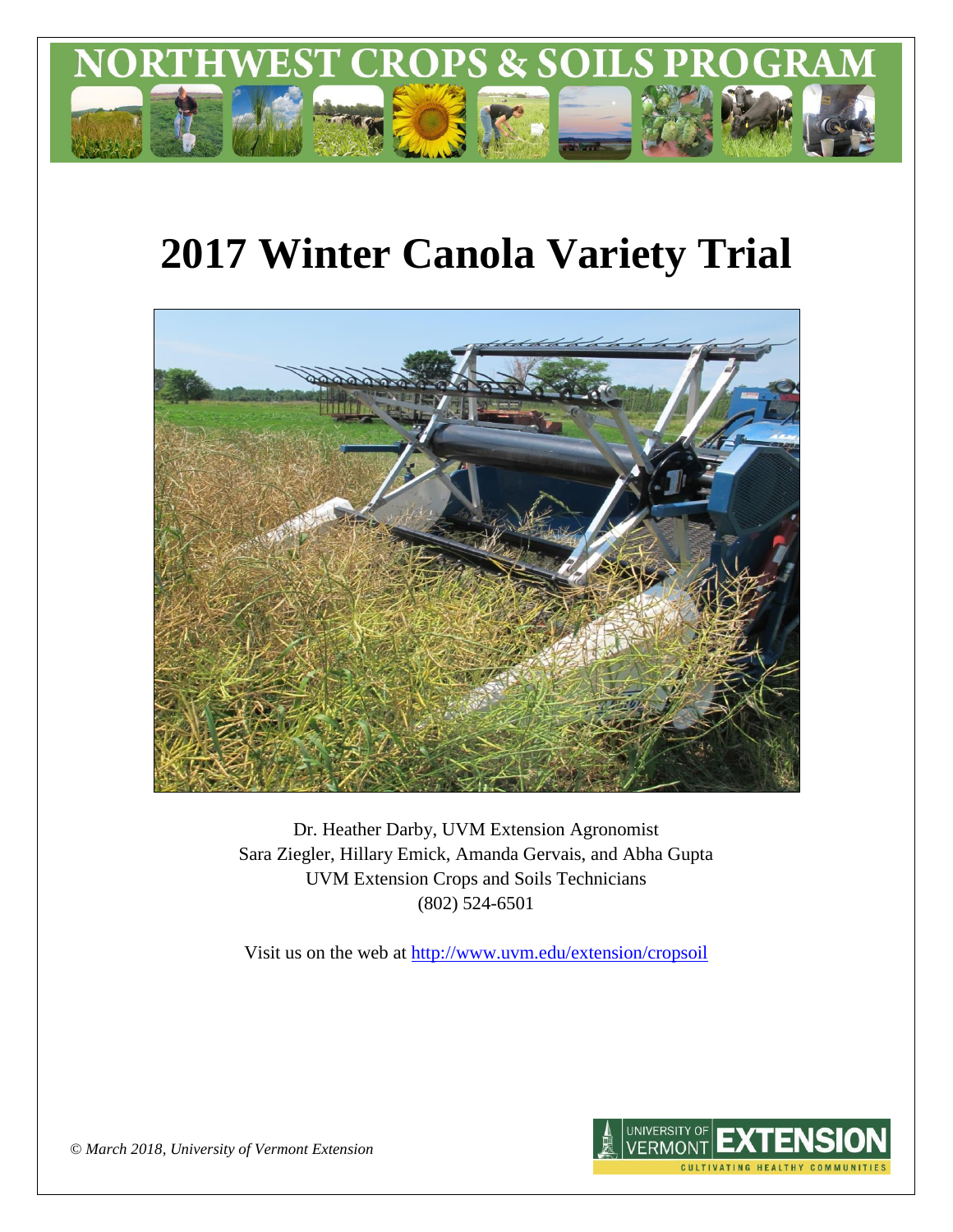#### **2017 WINTER CANOLA VARIETY TRIAL Dr. Heather Darby, University of Vermont Extension** [heather.darby\[at\]uvm.edu](mailto:heather.darby@uvm.edu?subject=2013%20Sunflower%20Reduced%20Tillage%20Trial)

Winter canola is a relatively new crop to the Northeast. The majority of the canola grown in North America is grown in the Midwestern U.S. and Canada for both culinary oil as well as biodiesel production. Winter canola is planted in the late summer where it grows through the fall before entering a period of dormancy for the winter. The following spring the plants resume growth and seed is harvested during the summer months. Winter canola could potentially be a useful crop to growers in the Northeast for diversifying rotations, farm products and markets, and producing fuel on farm. However, for winter canola to be a viable crop in our region, we must identify the varieties that can survive the winter months. To do this, the Northwest Crops and Soils Team conducted a variety trial in 2016-2017. This trial was initiated as part of the National Winter Canola Variety Trial.

## **MATERIALS AND METHODS**

A trial was conducted during the 2016-2017 season at Borderview Research Farm in Alburgh, VT. The experimental design was a randomized block with four replicates and fifteen varieties as treatments. Plots were 5'x 20' and were seeded with a Great Plains grain drill (5' wide) at a rate of 400,000 live seeds ac<sup>-1</sup> on 6-Sep 2016 (Table 1). The soil was a Benson rocky silt loam and the previous crop was potatoes. Plots were covered with bird netting on 22-Jun 2017.

| Location                             | <b>Borderview Research Farm - Alburgh, VT</b>    |  |  |  |  |  |
|--------------------------------------|--------------------------------------------------|--|--|--|--|--|
| Soil type                            | Benson rocky silt loam                           |  |  |  |  |  |
| Previous crop                        | Potatoes                                         |  |  |  |  |  |
| Plot size (ft.)                      | 5 x 20                                           |  |  |  |  |  |
| Seeding rate (live seeds $ac^{-1}$ ) | 400,000                                          |  |  |  |  |  |
| <b>Replicates</b>                    | 4                                                |  |  |  |  |  |
| <b>Planting date</b>                 | 6-Sep 2016                                       |  |  |  |  |  |
| Harvest date                         | 1-Aug 2017                                       |  |  |  |  |  |
| <b>Pressing date</b>                 | 7-Aug 2017                                       |  |  |  |  |  |
| <b>Tillage operations</b>            | Fall chisel plow, disk and spring-toothed harrow |  |  |  |  |  |

**Table 1. Trial information and agronomic information 2016-2017.**

Canola seed was harvested using an Almaco SPC50 plot combine on 1-Aug 2017. At harvest, moisture and test weight were determined using a DICKEY-john Mini-GAC plus moisture and test weight meter. Oil was extruded from the seeds with an AgOil M70 oil press on 7-Aug 2017, and the amount of oil captured was measured to determine oil content.

All data was analyzed using a mixed model analysis where replicates were considered random effects and varieties were considered fixed effects. The LSD procedure was used to separate cultivar means when the F-test was significant (P<0.10).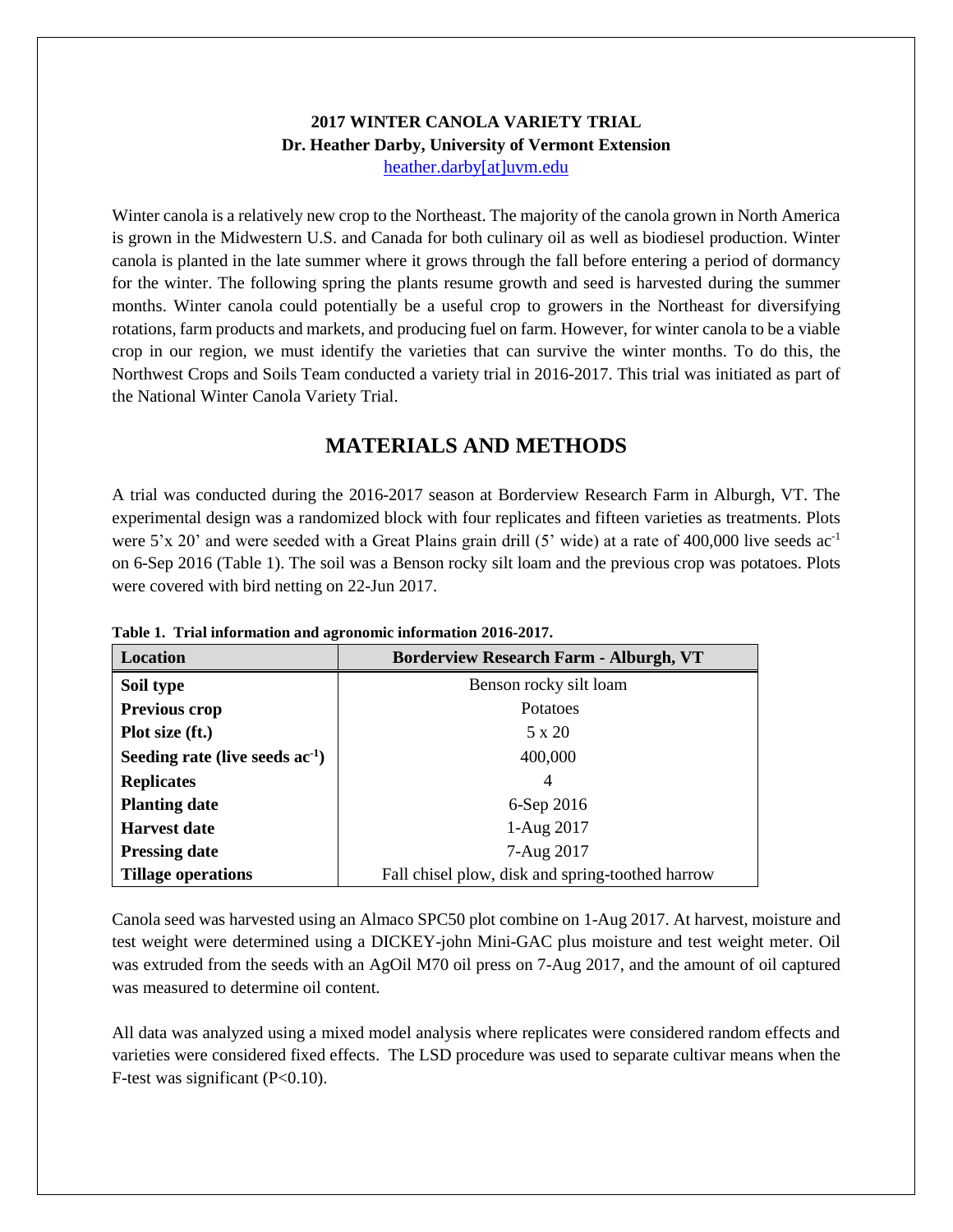Variations in yield and quality can occur because of variations in genetics, soil, weather and other growing conditions. Statistical analysis makes it possible to determine whether a difference among treatments is real or whether it might have occurred due to other variations in the field. All data were analyzed using a mixed model analysis where replicates were considered random effects. At the bottom of each table a LSD value is presented for each variable (e.g. yield). Least Significant Differences (LSDs) at the 10% level

(0.10) of probability are shown. Where the difference between two treatments within a column is equal to or greater than the LSD value at the bottom of the column, you can be sure in 9 out of 10 chances that there is a real difference between the two values. Treatments listed in bold had the top performance in a particular column; treatments that did not perform significantly lower than the top-performer in a particular column are indicated with an asterisk. In this  $\Box$ 

| <b>Variety</b> | Yield |
|----------------|-------|
| А              | 1600* |
| B              | 1200* |
| C              | 950   |
| LSD(0.10)      | 500   |

example, treatment A is significantly different from treatment C but not from treatment B. The difference between A and B is equal to 400, which is less than the LSD value of 500. This means that these treatments did not differ significantly in yield. The difference between A and C is equal to 650, which is greater than the LSD value of 500 indicating that the yields of these treatments were significantly different.

### **RESULTS**

Weather data was collected with an onsite Davis Instruments Vantage Pro2 weather station equipped with a WeatherLink data logger. Temperature, precipitation, and accumulation of Growing Degree Days (GDDs) are consolidated for the 2016-2017 growing season (Table 2). Historical weather data are from 1981-2010 at cooperative observation stations in Burlington, VT, approximately 45 miles from Alburgh, VT.

|                                            | 2016      |         |          |          | 2017    |          |         |       |         |         |             |
|--------------------------------------------|-----------|---------|----------|----------|---------|----------|---------|-------|---------|---------|-------------|
| Alburgh, VT                                | September | October | November | December | January | February | March   | April | May     | June    | <b>July</b> |
| Average temperature $(^{\circ}F)$          | 63.6      | 50.0    | 40.0     | 26.8     | 27.0    | 27.0     | 25.1    | 47.2  | 55.7    | 65.4    | 68.7        |
| Departure from normal                      | 3.03      | 1.80    | 1.82     | 0.89     | 8.23    | 5.47     | $-6.05$ | 2.37  | $-0.75$ | $-0.39$ | 1.90        |
|                                            |           |         |          |          |         |          |         |       |         |         |             |
| Precipitation (inches)                     | 2.50      | 5.00    | 3.00     | 1.60     | 1.00    | 1.50     | 1.60    | 5.20  | 4.10    | 5.60    | 4.90        |
| Departure from normal                      | $-1.17$   | 1.39    | $-0.13$  | $-0.82$  | $-1.05$ | $-0.29$  | $-0.63$ | 2.40  | 0.68    | 1.95    | 0.73        |
|                                            |           |         |          |          |         |          |         |       |         |         |             |
| Growing Degree Days (base<br>$32^{\circ}F$ | 949       | 559     | 270      | 72       | 66      | 99       | 98      | 459   | 733     | 1001    | 1138        |
| Departure from normal                      | 91        | 57      | 85       | 72       | 66      | 99       | 98      | 75    | $-23$   | $-13$   | $-60$       |

**Table 2. Weather data and GDDs for winter canola in Alburgh, VT 2016-2017.**

Based on weather data from a Davis Instruments Vantage Pro2 with WeatherLink data logger. Historical averages are for 30 years of NOAA data (1981-2010) from Burlington, VT.

> In general, the 2016-2017 season was wetter and cooler than normal. The fall and winter months in 2016 were warmer than normal. January and February were 8.23 and 5.47 degrees above average respectively. Precipitation was below average in the fall and winter but then above average for the 2017 growing season. Warm temperatures and moderate precipitation led to decent establishment going into the winter. A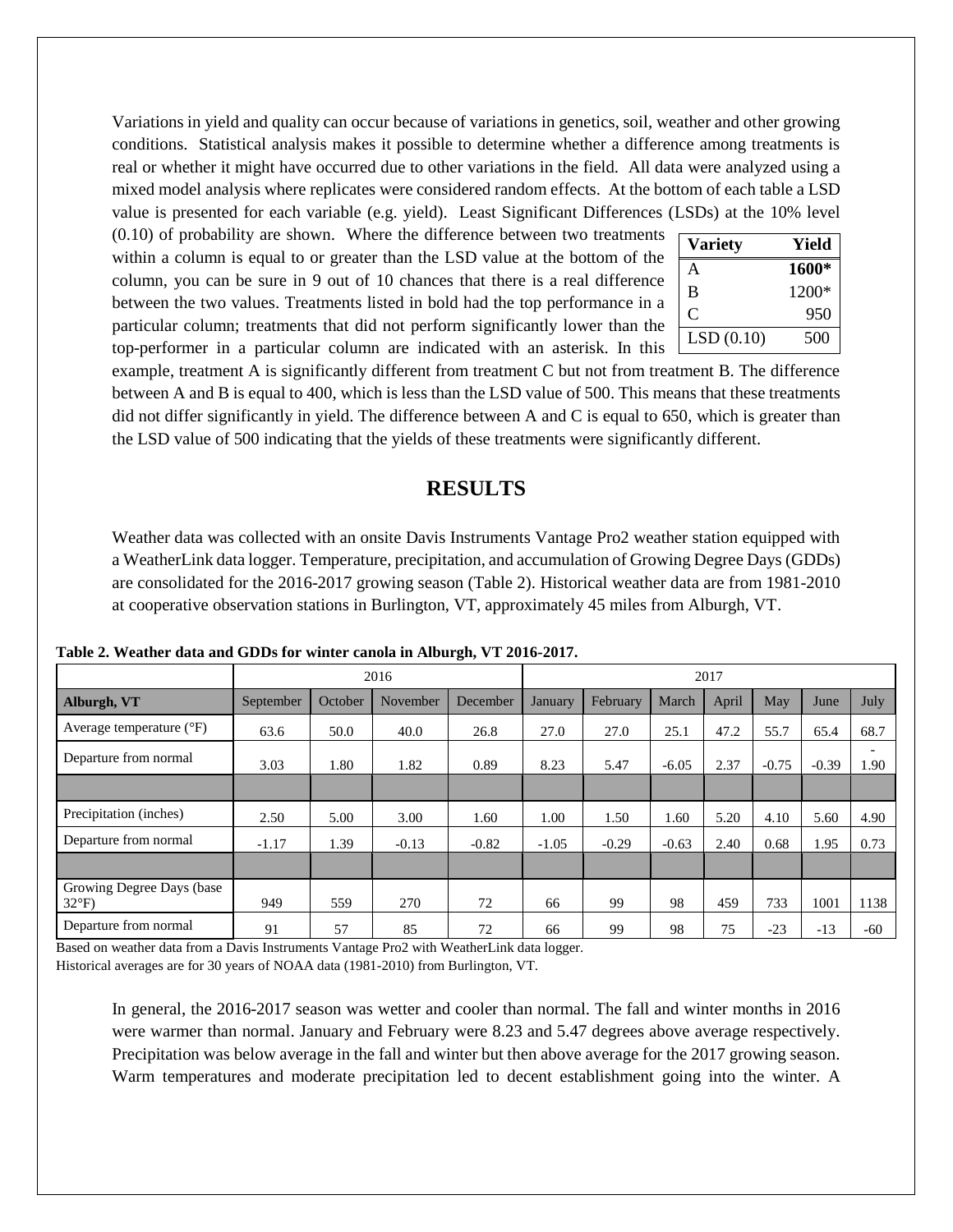relatively mild winter allowed most of the trial to survive. Overall, there were 5444 GDDs at a base temperature of 32° F accumulated during this season.

Winter canola varieties differed significantly in terms of harvest characteristics (Table 4). Moisture contents at harvest ranged from 12.8% to 23.7% with the lowest moisture being produced by the variety Torrington. However, these differences were not statistically significant. Yields corrected to 8% moisture ranged from 1022 lbs  $ac^{-1}$  to 1519 lbs  $ac^{-1}$  with the highest yield produced by the variety Riley. However, yield differences were not statistically significant either. Varieties did differ statistically in terms of test weight. Test weights ranged from 41.6 lbs bu<sup>-1</sup> to 48.0 lbs bu<sup>-1</sup> with the highest test weight produced by the variety Torrington. This was statistically similar to eleven other varieties. All varieties produced seed with test weights below the industry standard of 50 lbs bu<sup>-1</sup>. Varieties also differed in oil content which ranged from 12.1% to 27.2%. The highest oil content was produced by the variety Plurax CL which was statistically similar to nine other varieties. These levels were lower than oil contents previously obtained in trials at this location. Despite differing oil contents, oil yields were not statistically different across varieties. Oil yield averaged  $34.3$  gal ac<sup>-1</sup> across the trial which is also considerably lower than previous years' oil yields obtained from the same location.

| <b>Variety</b> | <b>Harvest</b><br>moisture | <b>Seed yield</b><br>at $8%$<br>moisture | <b>Test</b><br>weight  | Oil<br>content | Oil yield at 7.5%<br>moisture |                   |
|----------------|----------------------------|------------------------------------------|------------------------|----------------|-------------------------------|-------------------|
|                | %                          | $lbs$ ac <sup>-1</sup>                   | $lbs$ bu <sup>-1</sup> | %              | $lbs$ $ac^{-1}$               | $\rm gal~ac^{-1}$ |
| 15.WC.05633    | 18.0                       | 1107                                     | 41.6                   | $27.0*$        | 294                           | 38.5              |
| 15.WC.1        | 15.4                       | 1261                                     | 44.4                   | $22.1*$        | 281                           | 36.7              |
| Edimax CL      | 15.8                       | 1278                                     | $46.4*$                | $25.0*$        | 332                           | 43.5              |
| Einstein       | 23.7                       | 1025                                     | $45.5*$                | $26.1*$        | 269                           | 35.2              |
| Hekip          | 21.7                       | 1046                                     | $47.0*$                | $20.4*$        | 219                           | 28.7              |
| Inspiration    | 16.3                       | 1332                                     | $45.4*$                | $23.1*$        | 305                           | 39.9              |
| Kuga           | 14.2                       | 1289                                     | $45.2*$                | 19.1           | 262                           | 34.4              |
| Mercedes       | 15.9                       | 1323                                     | $45.7*$                | 15.0           | 213                           | 27.9              |
| Plurax CL      | 17.1                       | 1151                                     | $47.1*$                | $27.2*$        | 303                           | 39.6              |
| Popular        | 19.7                       | 1278                                     | 43.8                   | $23.3*$        | 301                           | 39.5              |
| Quartz         | 16.2                       | 1356                                     | $45.5*$                | 18.7           | 248                           | 32.4              |
| Riley          | 13.5                       | 1519                                     | $47.5*$                | 15.2           | 211                           | 27.7              |
| Torrington     | 12.8                       | 1391                                     | 48.0*                  | 12.1           | 154                           | 20.2              |
| WC.15.7.5      | 14.9                       | 1197                                     | $47.6*$                | $26.9*$        | 320                           | 42.0              |
| WC.9.7.5.7     | 17.2                       | 1022                                     | 46.9*                  | $20.6*$        | 211                           | 27.7              |
| LSD $(p=0.10)$ | <b>NS</b>                  | <b>NS</b>                                | 3.06                   | 7.88           | <b>NS</b>                     | <b>NS</b>         |
| Trial mean     | 16.8                       | 1238                                     | 45.8                   | 21.4           | 262                           | 34.3              |

|  |  |  | Table 4. Harvest characteristics for 15 winter canola varieties. |  |  |  |  |
|--|--|--|------------------------------------------------------------------|--|--|--|--|
|--|--|--|------------------------------------------------------------------|--|--|--|--|

Values followed by an asterisk\* performed statistically similarly to the top performer in **bold.** NS- No significant difference.